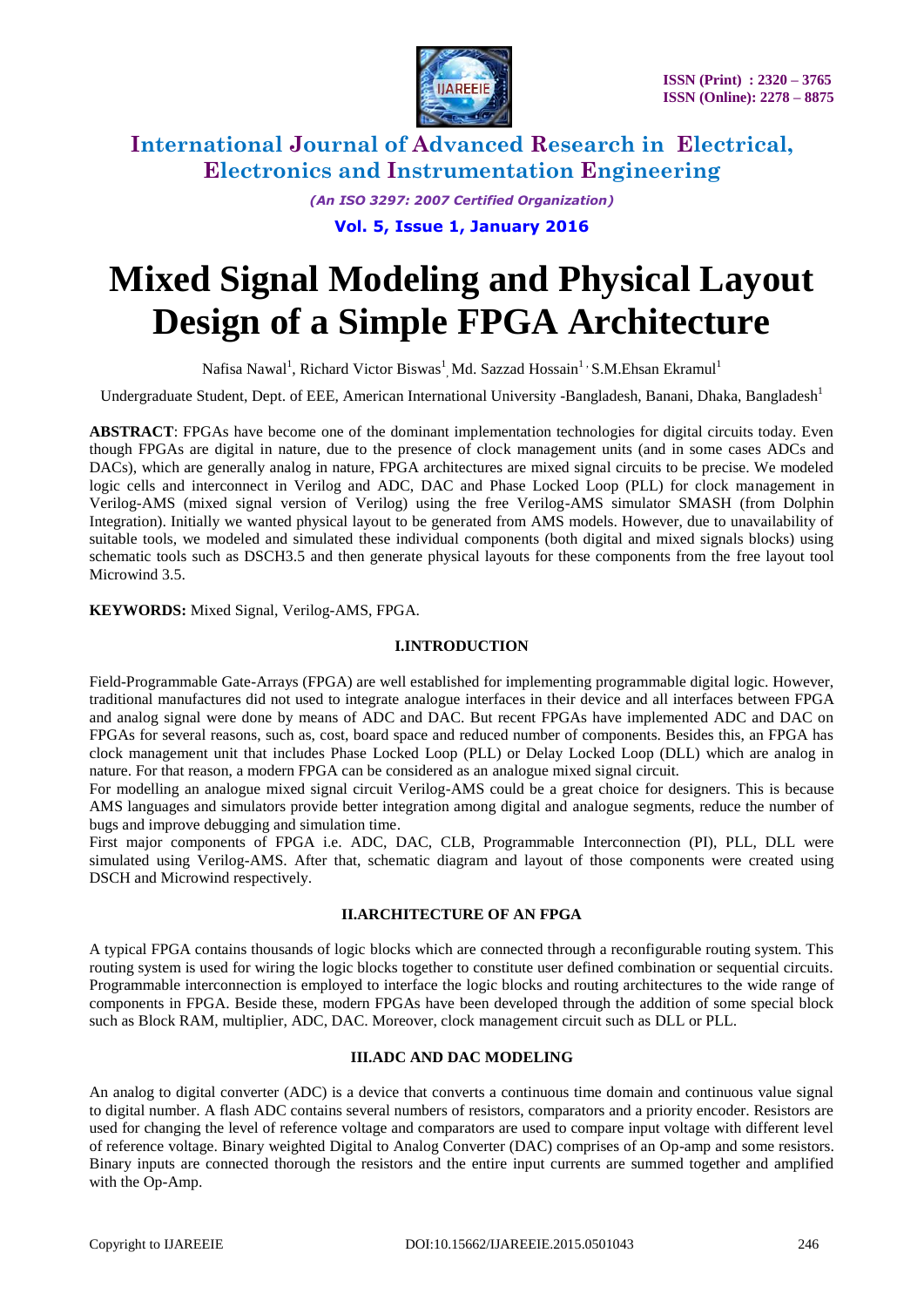

*(An ISO 3297: 2007 Certified Organization)*

### **Vol. 5, Issue 1, January 2016**

Table 1: Verilog-AMS code of a 3-bit flash ADC and DAC

| Verilog-AMS code of a 3 bits flash ADC: | <b>Verilog-AMS code of a Binary-Weight inputs DAC</b>     |
|-----------------------------------------|-----------------------------------------------------------|
| always @(posedge clk)                   | always @(clk) begin                                       |
| begin                                   | if $(clk == idir)$                                        |
| sample = $V(in);$                       | begin                                                     |
| new ref = $ref*0.72$ ;                  | aout= $0.0$ :                                             |
| for $(i = 0; i \le 7; i = i + 1)$       | weight $= 2$ ;                                            |
| begin                                   | for $(i=bits-1; i>=0; i=i-1)$                             |
| if(sample $>$ new ref)                  | begin                                                     |
| begin                                   | if $(in[i])$                                              |
| $plot\_out[i] \leq \# (td) 1;$          | $a$ out = aout + fullscale / weight; weight = weight * 2; |
| sample = sample - new ref               | end                                                       |
| end                                     | result = $\#$ (td / 1.0E-9) aout;                         |
| else plot out[i] $\leq \#$ (td) 0;      | end                                                       |
| end                                     | end                                                       |
| end                                     | analog begin                                              |
|                                         | $V(out) < + result$                                       |
|                                         | end                                                       |

#### **IV.CLOCK MANAGEMENT UNIT**

In Field Programmable Gate Arrays (FPGA"s), clock skew problems can be eliminated by clock management circuits such as Phase Locked Loops (PLL"s) and Delay Locked Loops (DLL"s). Shifting, de-skewing and frequency synthesis functions are performed by typical Clock management circuits.

### **1. Phase Locked Loops (PLL's):**

The Phase Locked Loop (PLL) is a feedback system which locks output clock frequency with reference clock frequency by adding a voltage controlled oscillator and a phase detector. Main Parts of PLL includes Phase Frequency Detector (PFD), Charge Pump (CP), Low pass Filter of second order (LPF), Voltage controlled Oscillator (VCO) and frequency divider (FD).

Verilog-AMS code of these blocks inside a PLL is provided in table 2.The blocks were integrated and verified in simulation as shown in Fig.1.

Table 2: Verilog-AMS code of Phase-Frequency Detector & Charge-Pump, Voltage-Controlled Oscillator

| <b>Verilog-Ams code for Phase-Frequency</b><br>Detector & Charge-Pump | <b>Verilog-Ams code for Voltage-Controlled</b><br><b>Oscillator</b> |
|-----------------------------------------------------------------------|---------------------------------------------------------------------|
| Analog                                                                | analog                                                              |
| begin                                                                 | begin                                                               |
| $\omega$ (initial_step) state=0;                                      | inst_freq = center_freq + vco_gain * V(vin);                        |
| $@$ (cross(V(ref)- vth, dir))                                         | \$bound_step(1/(steps_per_period*inst_freq));                       |
| if (state $> -1$ ) state = state - 1;                                 | phase = idtmod (inst_freq, $0$ , 1);                                |
| $@$ (cross(V(fb)- vth, dir))                                          | $V(vout) \leq + \text{amp} * \sin(2 * M_P I) * \text{phase};$       |
| if (state $<$ 1) state = state + 1;                                   | end                                                                 |
| $I(out) < + transition($ iout * (V(fb)-V(ref)), td, tt);              |                                                                     |
| end                                                                   |                                                                     |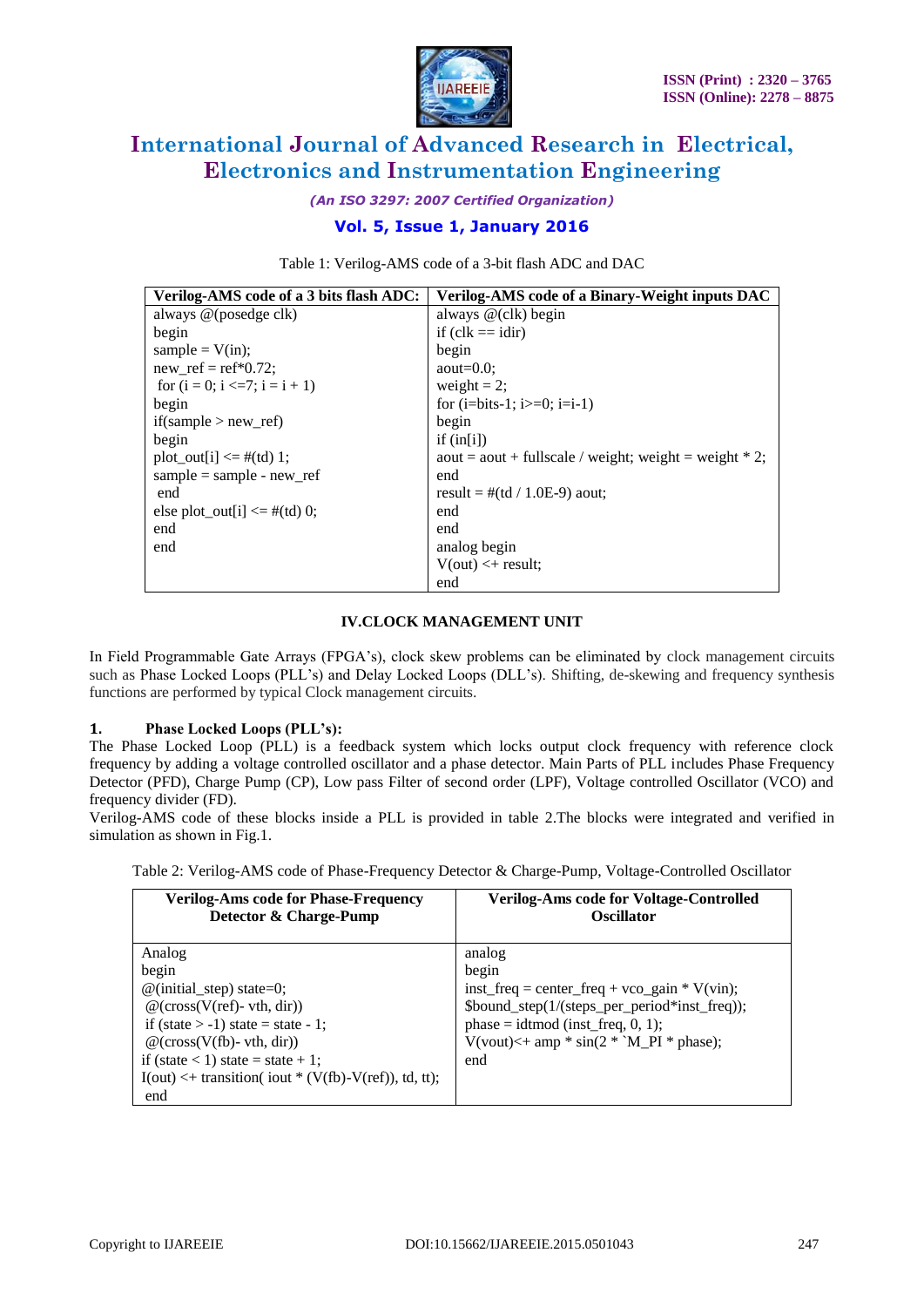

*(An ISO 3297: 2007 Certified Organization)*

### **Vol. 5, Issue 1, January 2016**



| <b>Verilog-AMS code for Frequency Divider</b>                |         |            |     |  |
|--------------------------------------------------------------|---------|------------|-----|--|
| analog begin                                                 |         |            |     |  |
| $@$ (initial_step)                                           | $x=0$ : |            |     |  |
| $\mathcal{Q}(\text{cross}(V(clk) - vth, +1))$                |         |            |     |  |
| begin                                                        |         |            |     |  |
| if $(V(i) > vth\&& V(k) > vth)$                              |         | $x = !x$ : |     |  |
| else if $(V(j) > vth \&& V(k) < vth)$ $x = 1$ ;              |         |            |     |  |
| else if $(V(i) \leq v$ th & $V(k) > v$ th $)$ x = 0;         |         |            |     |  |
| else if $(V(i) \leq v$ th & $(X(k) \leq v)$ $x = x$ ;        |         |            | end |  |
| $V(q) \leq +$ transition (v_high * x+v_low * !x, td,tr); end |         |            |     |  |



Fig. 1 Transient Analysis of PLL using Verilog-AMS in SMASH.

From the Waveforms of each element of PLL, it is evident that frequency of Reference Clock is lower than feedback divided clock. Also, 200mV can be denoted as "Up" and -200mV can be denoted as "DOWN" in PFD\_CP\_OUT waveform. At 1ns, reference clock leads feedback clock. Therefore, "DOWN" signal passed. Between 1ns and 2ns, 0V signal emerged because reference clock and feedback clock are in same phase. At this very moment, Locking is being ensured by PLL. At 2ns, feedback clock leads reference clock. Therefore, "UP" signal passed.VCO produces one analog signal and one digital signal. Digital signal is fed to the FD and analog signal is passed to RF modules. Pulse width and characteristic parameters of these two signals are different. Dividing the frequency of digital clock signal makes pulse width of this signal equal to the analog signal. When phase of reference clock and feedback clock is same, such phenomenon is seen.

Finally, approximately at 6.7ns feedback clock frequency and reference clock frequency are same and from this point locking phase starts.

### **2. Delay Locked Loops (DLLs)**

The Counter-controlled DLL comprises of Phase Detector (PD), N-bit UP/DOWN Counter and Delay-line. According to the output error signal of phase detector, UP/DOWN counter changes its value. The counter sends count signal into delay line until the output clock synchronizes with input clock. The schematic diagram of a DLL using DSCH is given below.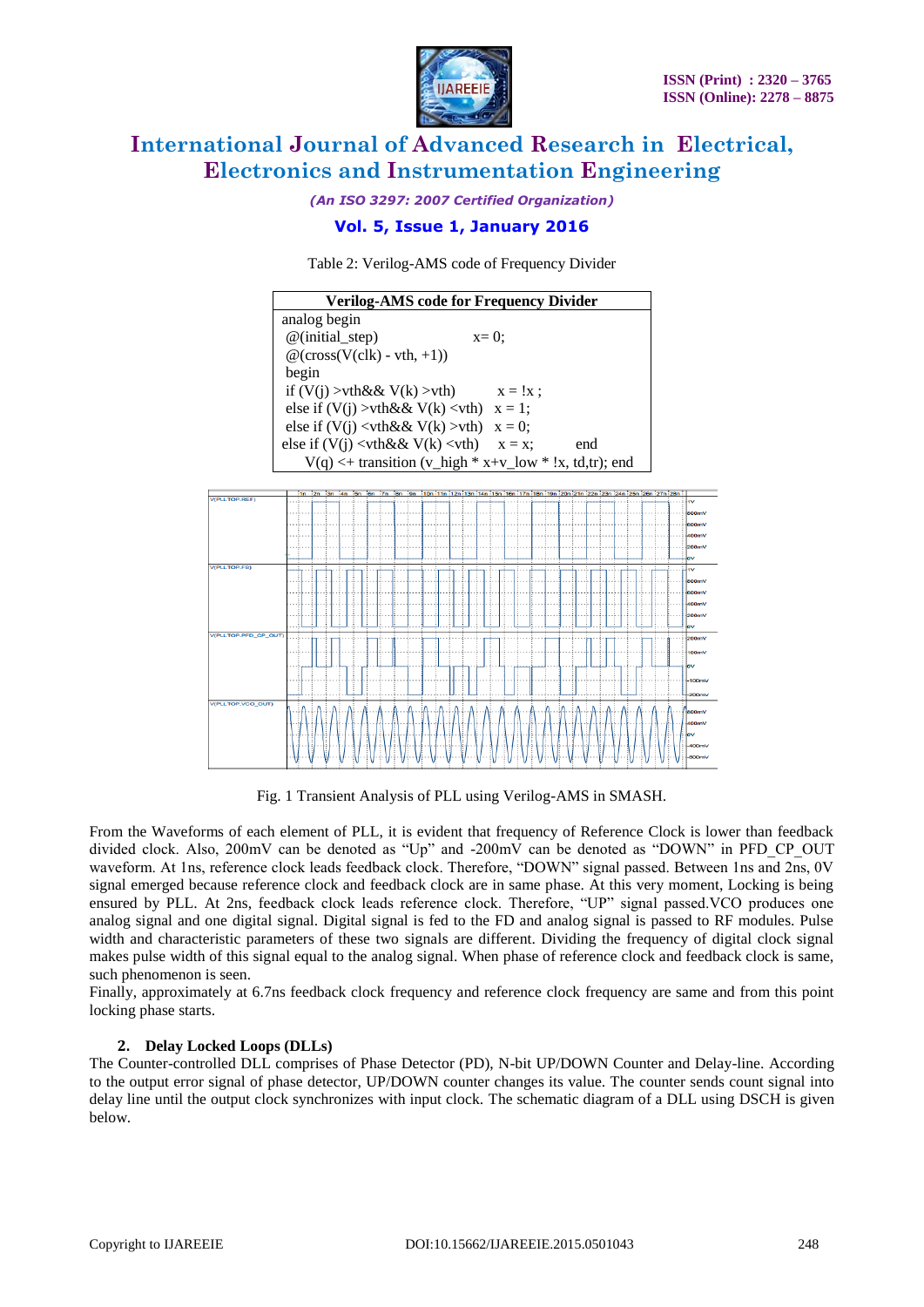

*(An ISO 3297: 2007 Certified Organization)* **Vol. 5, Issue 1, January 2016**





### **V. CONFIGURABLE LOGIC BLOCK AND PROGRAMMABLE INTERCONNECT**

A configurable logic block (CLB) is the building block of an FPGA that provides basic logic and storage functionality for target design. There are thousands to millions of CLBs integrated in an FPGA. In general, a CLB consists of one or more logical cells called basic logic element (BLE). A CLB can comprise of (BLE), or a cluster of interconnected BLEs. A simple BLE consists of a LUT, and a Flip-Flop.



Fig. 3 Schematic diagram of a CLB

The following figure shows simulation for BLE-

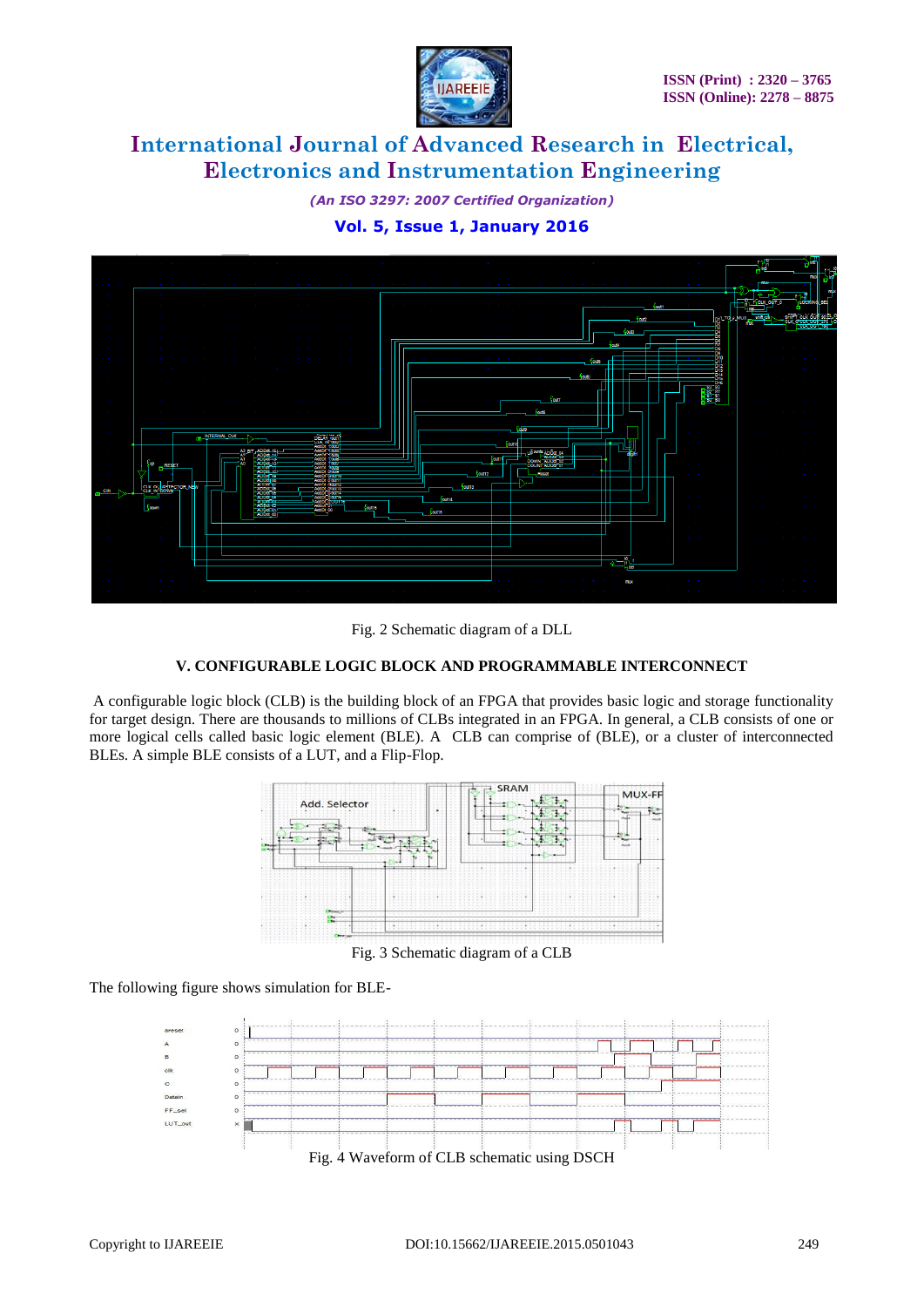

*(An ISO 3297: 2007 Certified Organization)*

### **Vol. 5, Issue 1, January 2016**

There are several types of programmable architecture among those architectures Island- based architecture is one the most popular architecture. An Island Based FPGA routing network consists of horizontal and vertical routing tracks which are interconnected through routing switch. Logic blocks are connected to the routing network through connection boxes. These two are also used making connection between I/O block and internal components. In Fig.5 and Fig.6 schematic diagrams of a Programmable Routing Switch and Programmable Connection Block are shown.



Fig. 5 Programmable Routing Switch



Fig. 6 Programmable Connection Block

A programmable routing switch consists of some small blocks. In table 3, Verilog-AMS code of a small block of a programmable routing switch has been shown.

Table 3:Verilog-AMS code of a small block of Routable Switch Block

| Veriog-AMS code of a small block of Routable Switch     |  |  |  |  |  |
|---------------------------------------------------------|--|--|--|--|--|
| Block.                                                  |  |  |  |  |  |
| Module<br>switch block<br>(UP.                          |  |  |  |  |  |
| DOWN, LEFT, RIGHT, UD, UR, RD, LR, UL, LD);             |  |  |  |  |  |
| input wire UD, UR, RD, LR, UL, LD;;                     |  |  |  |  |  |
| inout wire UP,DOWN,LEFT,RIGHT;                          |  |  |  |  |  |
| assign DOWN=(UD==1) ? UP : (UR==1) ? RIGHT : (LD==1)    |  |  |  |  |  |
| $?$ LEFT : $1$ <sup>bz</sup> ;                          |  |  |  |  |  |
| assign LEFT= $(UL==1)$ ? UP : $(LR==1)$ ? RIGHT : 1'bz; |  |  |  |  |  |
| assign RIGHT= $UR==1$ ) ? UP : 1'bz;                    |  |  |  |  |  |
| endmodule                                               |  |  |  |  |  |

In table 4, Verilog-AMS code of a simple connection blocks has been demonstrated.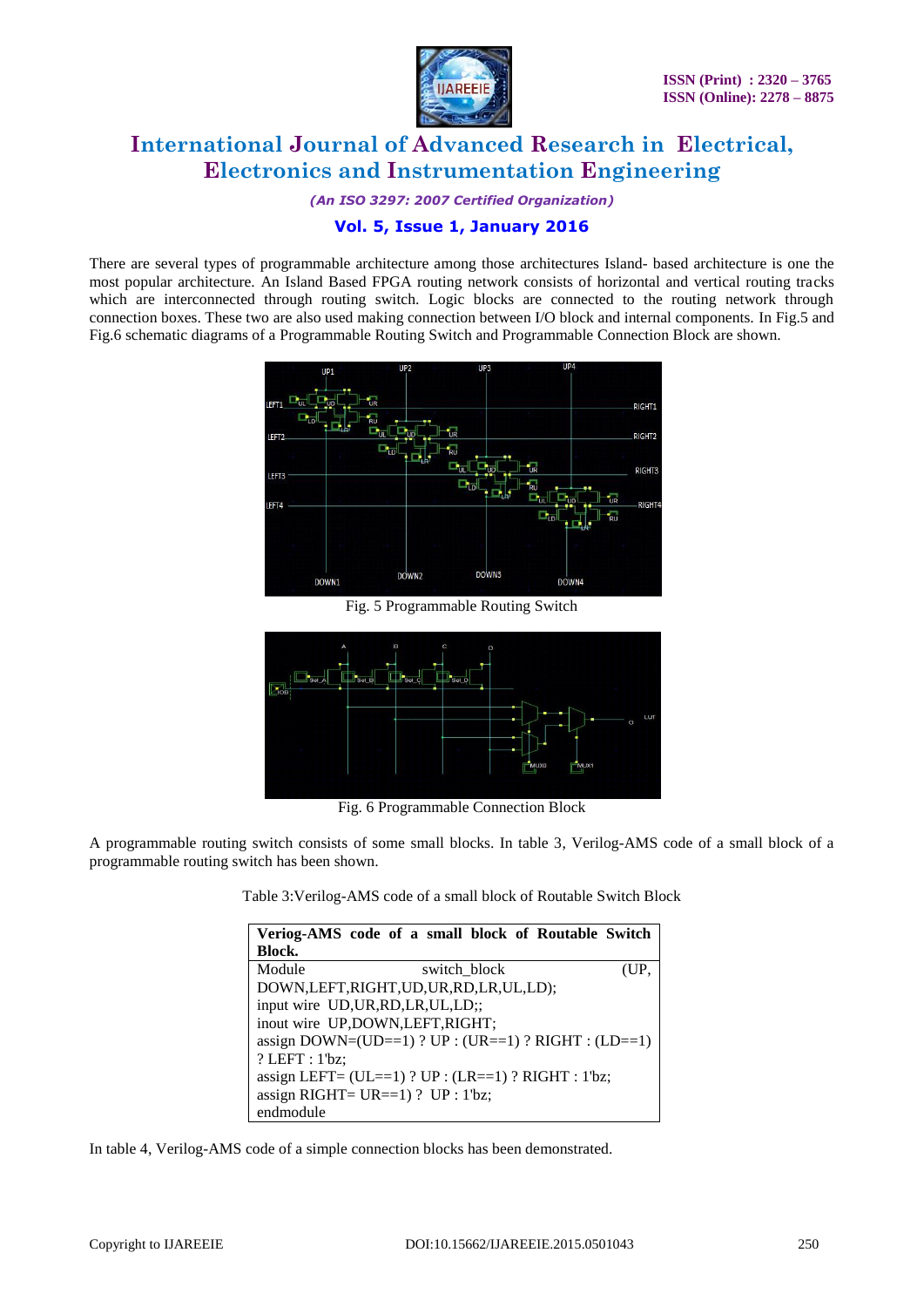

*(An ISO 3297: 2007 Certified Organization)*

## **Vol. 5, Issue 1, January 2016**

Table 4: Verilog-AMS code of a connection block

| <b>Verilog-AMS code of a connection block</b>                    |
|------------------------------------------------------------------|
| module                                                           |
| connection block(A,B,C,D,Sel A,Sel B,Sel C,Sel D,                |
| $Mux0.Mux1,I.O$ :                                                |
| input wire Sel_A, Sel_B, Sel_C, Sel_D, I, Mux0, Mux1;            |
| inout wire A, B, C, D;                                           |
| output wire O;                                                   |
| assign $A=(Sel \ A)?$ $I : 1'bz$ ;                               |
| assign $B=(Sel \t B)?$ $I : 1'bz$ ;                              |
| assign $C=(Sel_C)?$ $\ddots$ $\ddot{\text{D}}$ $\ddot{\text{D}}$ |
| assign $D=(Sel_D)$ ?I :1'bz;                                     |
| assign $O = ((\sim Mux0) \& (\sim Mux1)) ? A$ :                  |
| $((\sim Mux0) \& Mux1) ? B:$                                     |
| ( Mux0 & $(\sim Mux1)$ )? C:                                     |
| $(Mux0 \& Mux1) ? D:1'bz;$                                       |
| endmodule                                                        |

The simulation of switch block and connection block have been shown in the following figures.

|              | $-200n$                | 400n | 600n                | 800n | $-10$              | $-1.2u$ | $-1.4u$                                           | $-1.6u$ | $-1.8U$ | -2u     | $-2.2u$ | $-2.4u$                                  |
|--------------|------------------------|------|---------------------|------|--------------------|---------|---------------------------------------------------|---------|---------|---------|---------|------------------------------------------|
| top.IC.UP    | سنما                   |      | $n - n$             |      |                    |         |                                                   |         |         |         |         |                                          |
| top.IC.UD    |                        |      |                     |      |                    |         |                                                   |         |         |         |         |                                          |
| top.IC.DOWN  | n. n<br>$\blacksquare$ |      | لمسمنهمة            |      |                    |         |                                                   |         |         |         |         | புபட                                     |
| top.IC.UP    | مختما                  |      | டாடாடா              |      | الكالولاي كالمتعصف |         |                                                   |         |         | ים די ה |         |                                          |
| top.IC.UR    |                        |      |                     |      |                    |         |                                                   |         |         |         |         |                                          |
| top.IC.RIGHT |                        |      |                     |      |                    |         | <u>La Chanail Chuir Chuir Chuir Ch</u>            |         |         |         |         |                                          |
| top.IC.UP    | n. n                   |      | டிட்ட               |      |                    |         | ப <del>டபட</del> ப                                |         |         |         |         |                                          |
| top.IC.UL    |                        |      |                     |      |                    |         |                                                   |         |         |         |         |                                          |
| top.IC.LEFT  |                        |      | nnnn.               |      |                    |         | _ <sub></sub> ՠՠ՟ֈ՟՟ֈ <sup>ՠՠՠՠՠ</sup> ՠՠ՟ֈ՟ֈՠՠՠՠ |         |         |         |         |                                          |
| top.IC.RIGHT |                        |      |                     |      |                    |         | المتماسماسيت المتماسية المتحدد                    |         |         |         |         |                                          |
| top.IC.LR    |                        |      |                     |      |                    |         |                                                   |         |         |         |         |                                          |
| top.IC.LEFT  |                        |      | பாயா                |      |                    |         |                                                   |         |         |         |         | _ՠՠֈ՟ֈ՟ֈֈֈՠՠՠՠՠ՟ <sub>ՠՠֈ՟</sub> ֈֈՠՠՠՠՠ |
| top.IC.RIGHT |                        |      |                     |      |                    |         | e <sup>n</sup> bereichen Erein Teiler             |         |         |         |         |                                          |
| top.IC.RD    |                        |      |                     |      |                    |         |                                                   |         |         |         |         |                                          |
| top.IC.DOWN  | nin                    |      |                     |      |                    |         |                                                   |         |         |         |         | <u>, որտասի ասխատարվերի արտա</u>         |
| top.IC.LEFT  |                        |      | <u>no mondo de </u> |      |                    |         |                                                   |         |         |         |         | www.communication.com/www.               |
| top.IC.LD    |                        |      |                     |      |                    |         |                                                   |         |         |         |         |                                          |
| top.IC.DOWN  |                        |      |                     |      |                    |         | աստատարան ազորդա                                  |         |         |         |         | ਪਾਪਾ                                     |

Fig. 7 Waveform of a small block of Routable Switch Block

|              | 2.1u 2.2u 2.3u 2.4u 2.5u 2.6u 2.7u 2.8u 2.9u 3u<br>1.4u 1.5u 1.6u 1.7u 1.8u 1.9u 2u    |
|--------------|----------------------------------------------------------------------------------------|
|              |                                                                                        |
| top.IC.A     | ᠾᠾᠽᢠᡙ᠆ᡊᠰᠾ᠊ᡊᡊᡲ᠆ᡂᠾᠲᡡᡁ᠆ᠰᡘᡆ᠆᠊ᡊᡊᡌᠾᡂᡵᡠᡂᠾᡱᠦᡊ᠆ᡗᡊᠾ᠆ᡂᢔ᠆ᡂ᠆ᡏᡂᠾᠽᡂᠾᠴᠳᠳ᠘ᡊᡆᠲᢠᠾᡗᡊ                       |
| top.IC.B     | <b>________________________</b><br>ᡃᡃ᠇᠆ᠾᠾ᠘<br>ՄԿՄԿ<br>$n - 11$<br>$\mathsf{m}$ .<br>S. |
| top.IC.C     |                                                                                        |
| top.IC.D     |                                                                                        |
| top.IC.Sel A |                                                                                        |
| top.IC.Sel_B | lЛ                                                                                     |
| top.IC.Sel_C |                                                                                        |
| top.IC.Sel_D |                                                                                        |
| top.IC.Mux0  |                                                                                        |
| top.IC.Mux1  |                                                                                        |
| top.IC.I     |                                                                                        |
| top.IC.O     | <b>ՆՐ</b> ԿՈԿ<br>L.<br>- 1                                                             |

Fig. 8 Waveform of a Connection Block using Verilog-AMS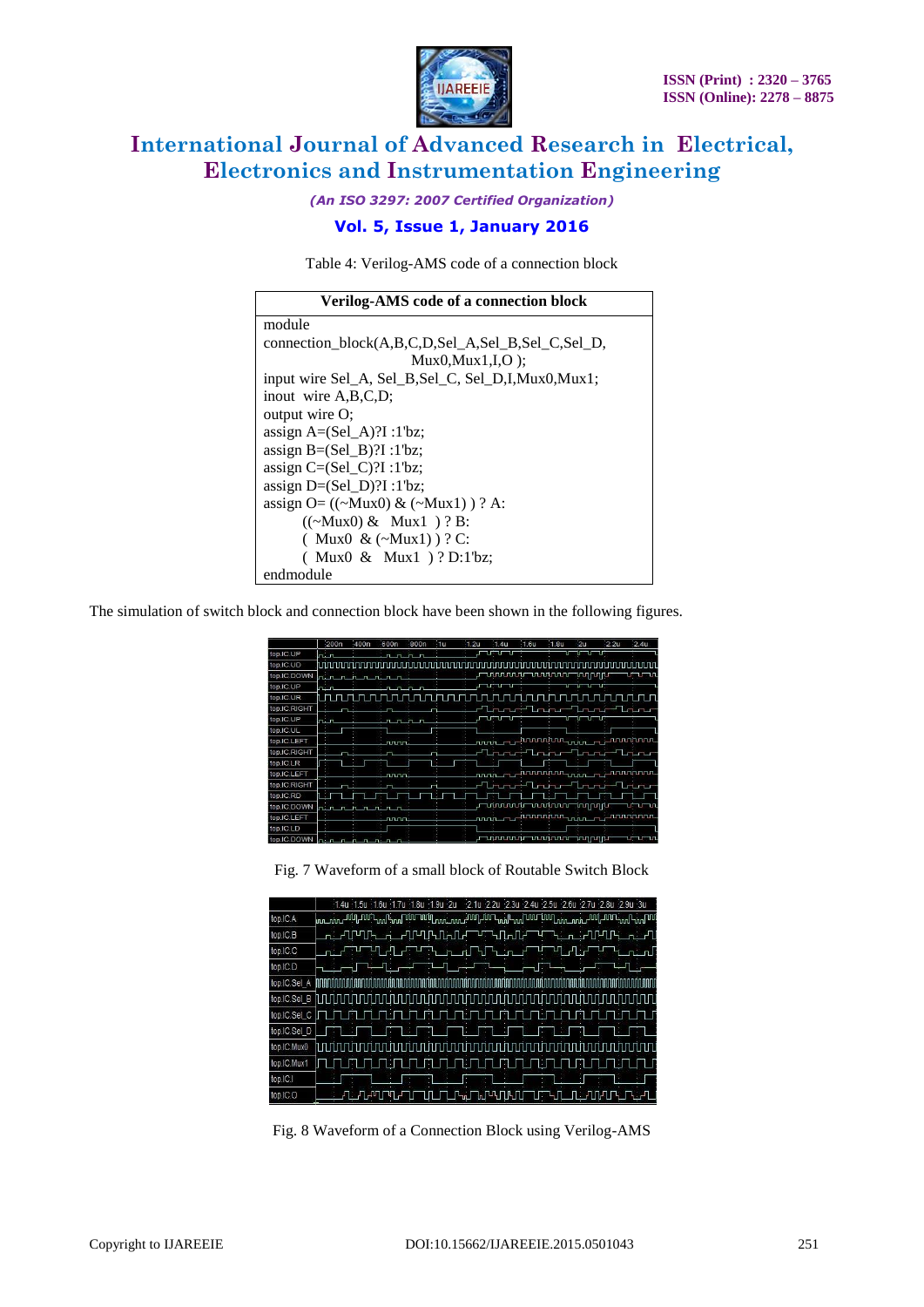

*(An ISO 3297: 2007 Certified Organization)*

### **Vol. 5, Issue 1, January 2016**

### **VI. SIMPLE FPGA MODEL**

Two ADC were used to take continuous signal from analog source. Both of these signals were passed through two LUT"s for adding those signals. Finally, outputs of those two LUT"s were used as inputs of a DAC. For synchronizing clocks of the LUT"s, a DLL was employed. As both of LUT"s performed adding operation, data inputs of those LUT"s were 0 1 1 0(output of a half adder). Model of the simple FPGA (excluding DLL) is shown below-



Fig. 9 Model of a simple FPGA

Verilog-AMS code of a simple FPGA using the modules of "ADC", "DAC" and "LUT" is given below-

Table 5: Verilog-AMS code of a simple FPGA

| `timescale 1ns / 1ps                                                                                                                |
|-------------------------------------------------------------------------------------------------------------------------------------|
| 'include "disciplines.vams"                                                                                                         |
| module FPGA(fpgaout,X,Y,Z,reset,clk,data,ff_sel);                                                                                   |
| input $X, Y, Z$ ;                                                                                                                   |
| output fpgaout;                                                                                                                     |
| input logic reset, clk, data, ff_sel;                                                                                               |
| electrical X, Y, Z, fpgaout;                                                                                                        |
| logic $[0:2]$ A;                                                                                                                    |
| logic $[0:2]B$ ;                                                                                                                    |
| logic $[0:2]C$ ;                                                                                                                    |
| logic $[0:2]D$ ;                                                                                                                    |
| adc $\text{adcl}(\text{.out}(A), \text{ in}(X), \text{clk}(c k));$ // ' $\text{adc'}$ is the module of Analog to digital converter. |
| adc $\text{adc2}(\text{.out}(B), \text{ in}(Y), \text{ .} \text{clk}( \text{clk}))$ ;                                               |
| adc $adc3$ (.out(B), .in(Z), .clk(clk));                                                                                            |
| lut LUT1(.clb_out(D[0]),.ff_sel(ff_sel),.areset(reset),.clk(clk),.in_put(A),.data_in(data));                                        |
| // LUT is the module of a Look Up table.                                                                                            |
| lut $LUT2(c,1b_out[D[1]), ff_sel(f_sel), areset(reset),clk(clk), in_put(A), data_in(data));$                                        |
| lut LUT3(.clb_out(D[2]),.ff_sel(ff_sel),.areset(reset),.clk(clk),.in_put(A),.data_in(data));                                        |
| dac dac1(.out(fpgaout), .in(D), .clk(clk)); // dac is the module of a digital to analog                                             |
| converter.                                                                                                                          |
|                                                                                                                                     |
| Endmodule                                                                                                                           |